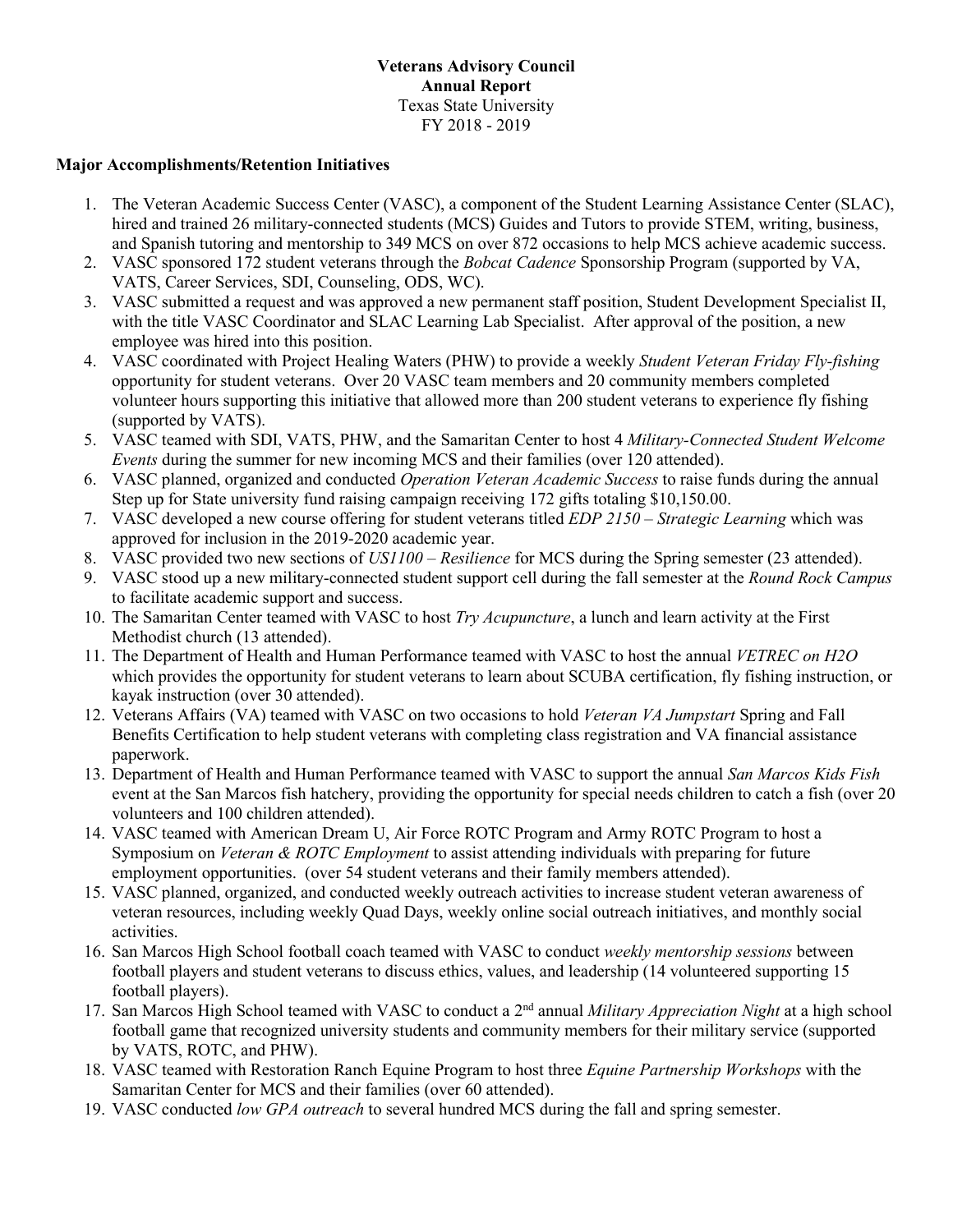20. University Advancement initiated a crowdfunding project: "*Bobcat Proud - Supporting Student Veterans"* in honor of Military Appreciation month (May). This new fund-raising project included 8 military-connected student (MCS) focused initiatives that raised over \$3860.

### **Assessments**

**Assessment:** Veteran Academic Success Center **Administered:** Fall 2018/Spring 2019

**Findings**: Data was collected from 63 student veterans who completed the online end-of-semester survey. The following is a summary of the completed survey results.

## **Demographics**

- Time at Texas State University:
	- $\circ$  53 first 4 semesters
	- $\circ$  10 3 years or longer
- Credit load:
	- $\circ$  5 less than 12 credits
	- $\circ$  50 12-15 credits
	- $\circ$  8 more than 15 credits
- Time in the military:
	- $\circ$  16 less than 4
	- $\circ$  31 4-8 years
	- $\circ$  5 between 9-15 years
	- $\circ$  9 more than 15 years

\*note a few clients did not answer this question

- Received tutoring primarily in the following topic:
	- $\circ$  21 Mathematics
	- $\circ$  15 Science
	- $\circ$  2 Business
	- $o \quad 2$  Technology
	- $\circ$  10 Writing
	- $\circ$  6 Spanish
	- $\circ$  4 Engineering
	- $\circ$  10 other study

\*note-a few clients indicated help in multiple topics

- Number of times visited during the semester:
	- o 29 more than 7 times
	- $\circ$  5 5-7 times
	- $\circ$  15 2-4 times
	- $\circ$  11 1<sup>st</sup> visit
	- $\circ$  3 no answer

1. Student response to the statement, "I am performing better on my homework, papers, and/or exams."

- $48 (81\%)$  True
- 11 (19%)– Neither True or False
- $0 (0\%) False$
- $4 (6\%) No Comment$

### 2. Student response to the statement, "I am understanding the material better in my classes."

- $48 (81\%) True$
- 10 (17%) Neither True or False
- $1(1\%)$  False
- $4 (6\%) No Comment$

### 3. Student response to the statement, "in general, the person was helpful."

- $40 (67\%)$  Strongly agree
- $10 (17\%)$  Agree
- 8 (913%) Neither agree nor disagree
- $1 (1\%) Disagree$
- 1 (1%) Strongly disagree
- $3 (5\%) No Comment$

# 4. Student rating of overall experience while in VASC:

- $46 (78%) Excel lent$
- $11 (19\%) Good$
- $1(1\%)$  Neither Good nor Dissatisfied
- $1(1\%)$  Extremely Dissatisfied
- $4 (6\%) No Comment$